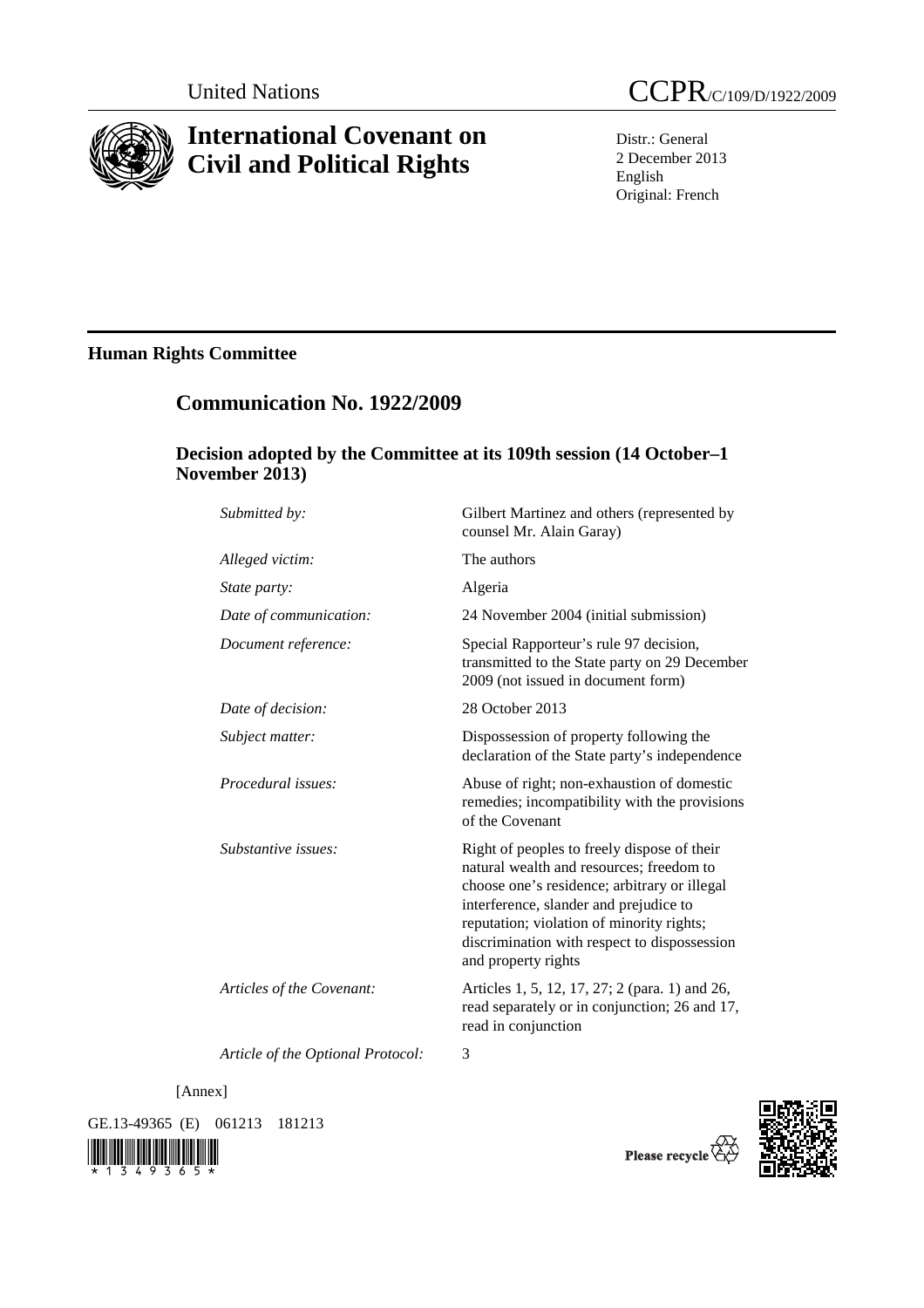### **Annex**

## **Decision of the Human Rights Committee under the Optional Protocol to the International Covenant on Civil and Political Rights (109th session)**

concerning

#### **Communication No. 1922/2009**\*

| Submitted by:          | Gilbert Martinez and others (represented by<br>counsel Mr. Alain Garay) |
|------------------------|-------------------------------------------------------------------------|
| Alleged victim:        | The authors                                                             |
| <i>State party:</i>    | Algeria                                                                 |
| Date of communication: | 24 November 2004 (initial submission)                                   |

*The Human Rights Committee,* established under article 28 of the International Covenant on Civil and Political Rights,

*Meeting* on 28 October 2013,

*Adopts* the following:

#### **Decision concerning admissibility**

1.1 The authors of the communication, dated 24 November 2004 and supplemented by additional information submitted in 2005 and 2006, are 590 persons of French nationality. They claim to have been the victims of violations by Algeria of articles 1, 5, 12, 17 and 27; of article 2, paragraph 1, and article 26, read separately or in conjunction; and of articles 26 and 17, read in conjunction. They are represented by counsel. The International Covenant on Civil and Political Rights and its Optional Protocol entered into force for the State party on 12 December 1989.

1.2 On 10 March 2010, the Committee, acting through its Chairperson, decided that the question of admissibility would be considered separately from the merits.

<sup>\*</sup> The following members of the Committee participated in the consideration of the present communication: Mr. Yadh Ben Achour, Mr. Ahmad Amin Fathalla, Mr. Cornelis Flinterman, Mr. Yuji Iwasawa, Mr. Walter Kälin, Ms. Zonke Zanele Majodina, Mr. Kheshoe Parsad Matadeen, Mr. Gerald L. Neuman, Sir Nigel Rodley, Mr. Victor Manual Rodríguez-Rescia, Mr. Fábian Omar Salvioli, Ms. Anja Seibert-Fohr, Mr. Yuval Shany, Mr. Konstantine Vardzelashvili and Ms. Margo Waterval.

In accordance with rule 90 of the Committee's rules of procedure, Mr. Lazhari Bouzid did not participate in the consideration of the communication.

In accordance with rule 91 of the Committee's rules of procedure, Ms. Christine Chanet did not participate in the consideration of the communication.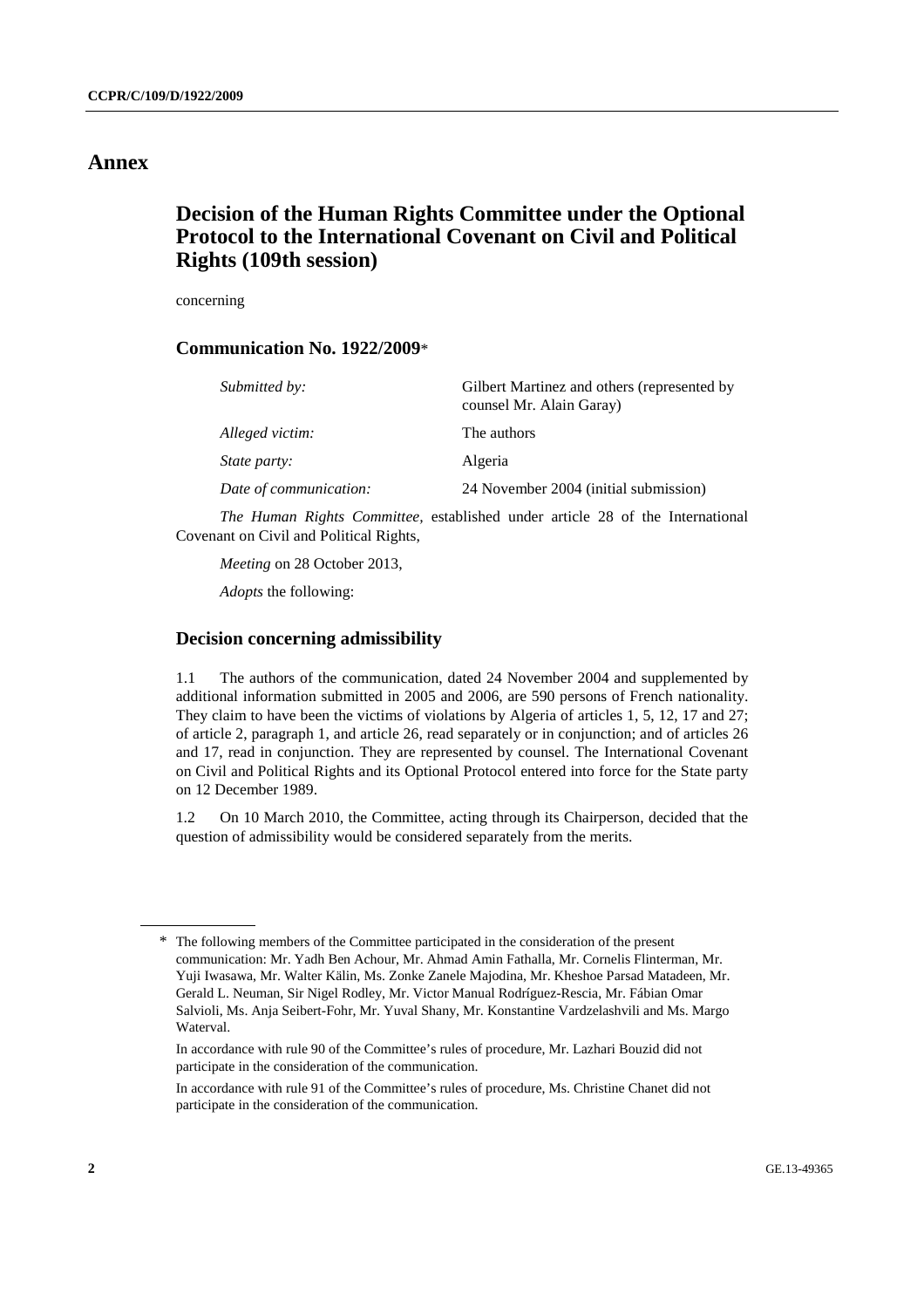#### **The facts as submitted by the authors**

2.1 The authors, French citizens who were obliged to leave Algeria when it gained independence in 1962, were dispossessed of property which they had held in that country, contrary to the provisions of the Évian Accords of 18 March  $1962$ <sup>1</sup>. Each author has submitted a copy of the decision of the National Agency for Compensation of French Overseas Nationals (ANIFOM) whereby France granted them compensation for the property that they had held in Algeria. However, they contend that the action taken by France did not provide them with fair compensation for the value of the confiscated property as of 1962, i.e., the year in which Algeria became a sovereign and independent State.

2.2 The authors recount the history of Algerian independence and state that, after this date, the State party could not or would not assume its responsibilities, inter alia, to ensure the safety and protect the moral and material interests of population groups domiciled in Algeria.

2.3 With regard to the measures taken by the State party concerning the property of persons who had left the country, the authors identify several different periods. During the first period, from July to September 1962, the dispossessions had no legal basis. They were the result of isolated acts by individuals or groups of individuals or of unauthorized actions by local officials which elicited no clear response from the State party. Later, an ordinance issued on 24 August  $1962<sup>2</sup>$  governed the fate of vacant properties (those that had not been used, occupied or enjoyed by their legal owner for at least two months), placing them under prefectural administration. The ordinance was intended to protect the properties and preserve the owners' rights. In most cases, however, what it did was to perpetuate and provide a legal justification for the situation as it stood, as well as paving the way for further dispossessions, with the relevant decisions being left to the discretion of prefects, without any safeguards or prior formalities being required and without any effective avenue of redress. Nevertheless, some restitutions were ordered and actually carried out pursuant to this ordinance. Later on, a decree was issued on 23 October  $1962<sup>3</sup>$  that prohibited and annulled all contracts for the sale of vacant property, including sale and rental agreements concluded abroad after 1 July 1962. The properties covered by contracts subject to such annulments were reclassified as vacant within the meaning of the ordinance of 24 August 1962. Subsequently, the decree of 18 March 1963<sup>4</sup> established conditions and safeguards in respect of declarations of vacancy and provided a legal remedy.<sup>5</sup> According to the authors, this remedy was not effective because the judges who heard the cases took a long time to issue a decision, and new provisions were issued which invalidated virtually all judicial guarantees. In fact, a decree of 19 May  $1963<sup>6</sup>$  ruled out any possibility of legal recourse

<sup>&</sup>lt;sup>1</sup> The authors cite the Évian Accords, particularly the "provisions concerning French citizens of ordinary civil status", which state that: "their property rights will be respected. No measures of dispossession will be taken against them without their being granted fair compensation established in advance. They will receive guarantees appropriate to their particular culture, language and religion. ... A Court of Guarantees, a national institution under Algerian law, will be responsible for ensuring that these rights are respected."<br> $\frac{2}{3}$  Ordinance N<sub>2</sub> (2.020  $\neq$  2.

Ordinance No. 62-020 of 24 August 1962 concerns the protection and management of vacant

property.<br><sup>3</sup> Decree No. 62-03 of 23 October 1962 regulates the transaction, sale, rental, lease or concession of movable or immovable property.<br>
<sup>4</sup> Decree No. 63-88 of 18 March 1963 governs vacant property.

<sup>&</sup>lt;sup>5</sup> Within two months, "by suing the Algerian State in the person of the prefect ... before the competent interim relief judge of the prefecture in question". This was a fast, inexpensive procedure, but once again the implementation of the decree fell short of the expectations it had created. 6

<sup>&</sup>lt;sup>6</sup> Decree No. 63-168 of 9 May 1963 concerns the placement under State protection of movable and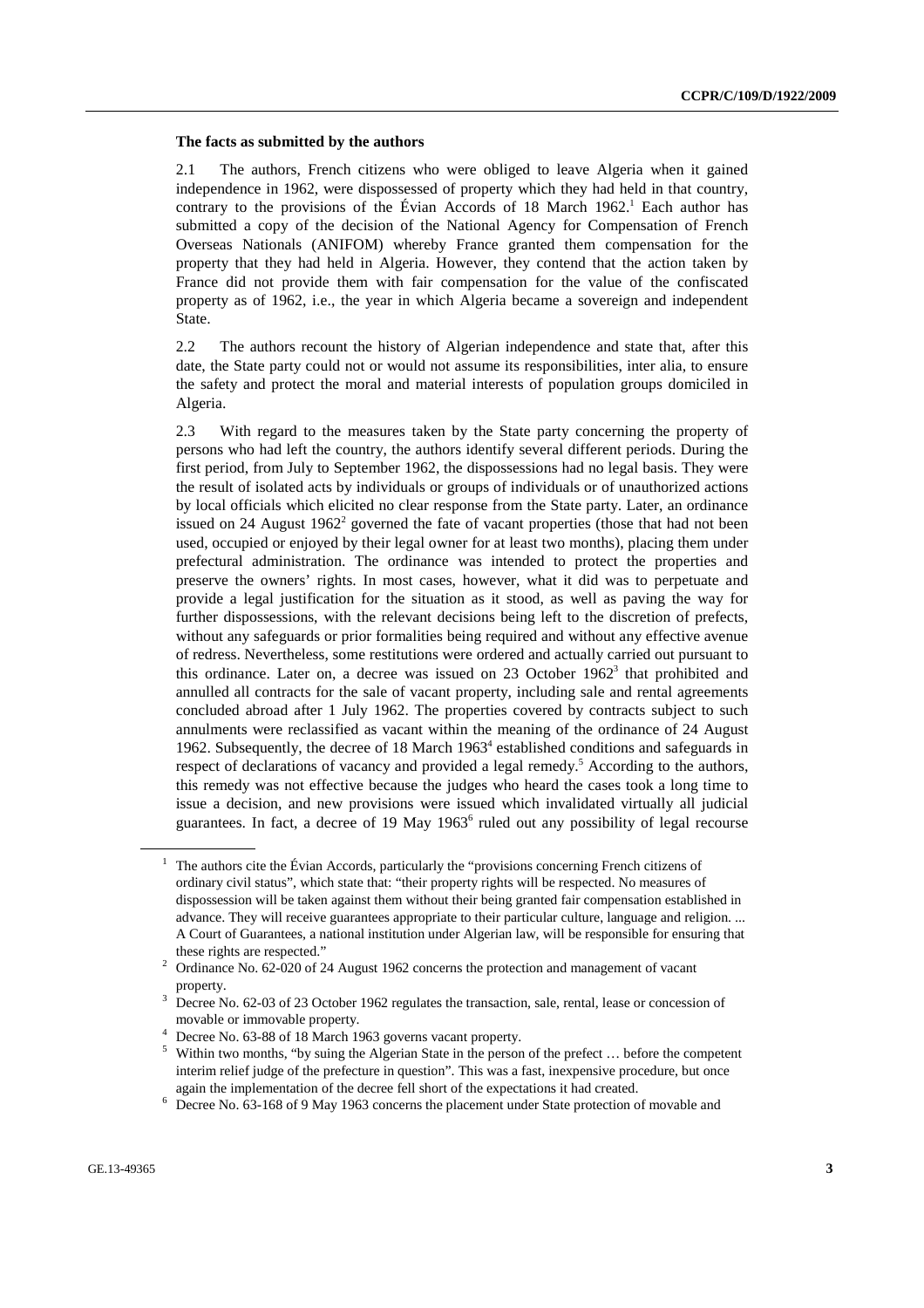other than an appeal before a departmental commission<sup>7</sup> and, in addition to the classification of vacancy, introduced the broad concept of public order and social peace, thereby giving the authorities nearly absolute power of discretion. From a procedural point of view, the presiding judges of courts seized of interim relief applications filed under the 18 March 1963 decree declared themselves not competent, since the administration of such property fell under new legislation that did not provide for the submission of applications to the interim relief judge. The discretionary appeals commissions provided for in the decree were never set up.

2.4 Since the measures prescribed by these provisions were not time-bound, the actual situation in fact approximates to a disguised type of expropriation, even though, in strictly legal terms, the titular owners did not lose their property rights. Decision No. 16 Z.F., which dealt with the transfer of the proceeds from harvests of crops grown on properties previously owned by French farmers and nationalized by the decree of 1 October 1963. $8$ was the only official compensation measure adopted on behalf of French nationals who had lost their property. The decision provided for the payment of 10 million old francs as compensation to be distributed among farmers and growers. However, negotiations concerning the vacant properties were unsuccessful.<sup>9</sup>

#### **The complaint**

3.1 The authors claim that there have been six different kinds of violations: (a) deprivation of members of the French minority of their properties and means of subsistence (article 1 of the Covenant); (b) denial of the right to freely choose one's residence in Algeria (art. 12); (c) unlawful interference with the authors' homes in Algeria, together with attacks on their honour and reputation (art. 17); (d) violation of the authors' rights as members of a minority group with a distinct culture (art. 27); (e) discriminatory measures constituting rights violations involving differential and unjustified treatment by the State with respect to dispossession of property (article 2, paragraph 1, and article 26, read separately or in conjunction, and articles 17 and 26, read in conjunction); and (f) discrimination in respect of property rights (art. 5). The authors consider that rights of individuals acquired under the predecessor State should be safeguarded by the successor State. This principle is part of general international law, and failure to recognize it engages a State's international responsibility. The State party should have upheld and protected the property rights of French nationals repatriated from Algeria, but it has failed to do so.

3.2 In respect of the exhaustion of domestic remedies, the authors are of the view that these remedies have no prospect of success. First, the failure to set up the court of guarantees provided for in the Évian Accords has resulted in a procedural deadlock, since

immovable property whose acquisition, management, development or use might undermine public order or social peace. This decree sets a one-month deadline for appeals against prefectural decisions to place property under State protection and provides that such appeals are to be made before a departmental commission. All previous provisions not in conformity with the decree were repealed.

The establishment of such a commission is provided for by Decree No. 63-222 of 28 June 1963, which deals with appeals against prefectural decisions to place certain properties under State protection. Under this decree, appeals could be filed with the prefect, who would then refer the application to a departmental commission and, subsequently, to a national commission to be set up within the Ministry of the Interior.

This decision was published in the Official Gazette of Algeria of 17 March 1964.

<sup>9</sup> Decree No. 63-64 of 18 February 1963, which set the amounts of compensation to be provided for the occupation of residential business premises considered vacant, explicitly provided that the owners of vacant property would receive no compensation and stated that the relevant rights would be covered in subsequent legislation.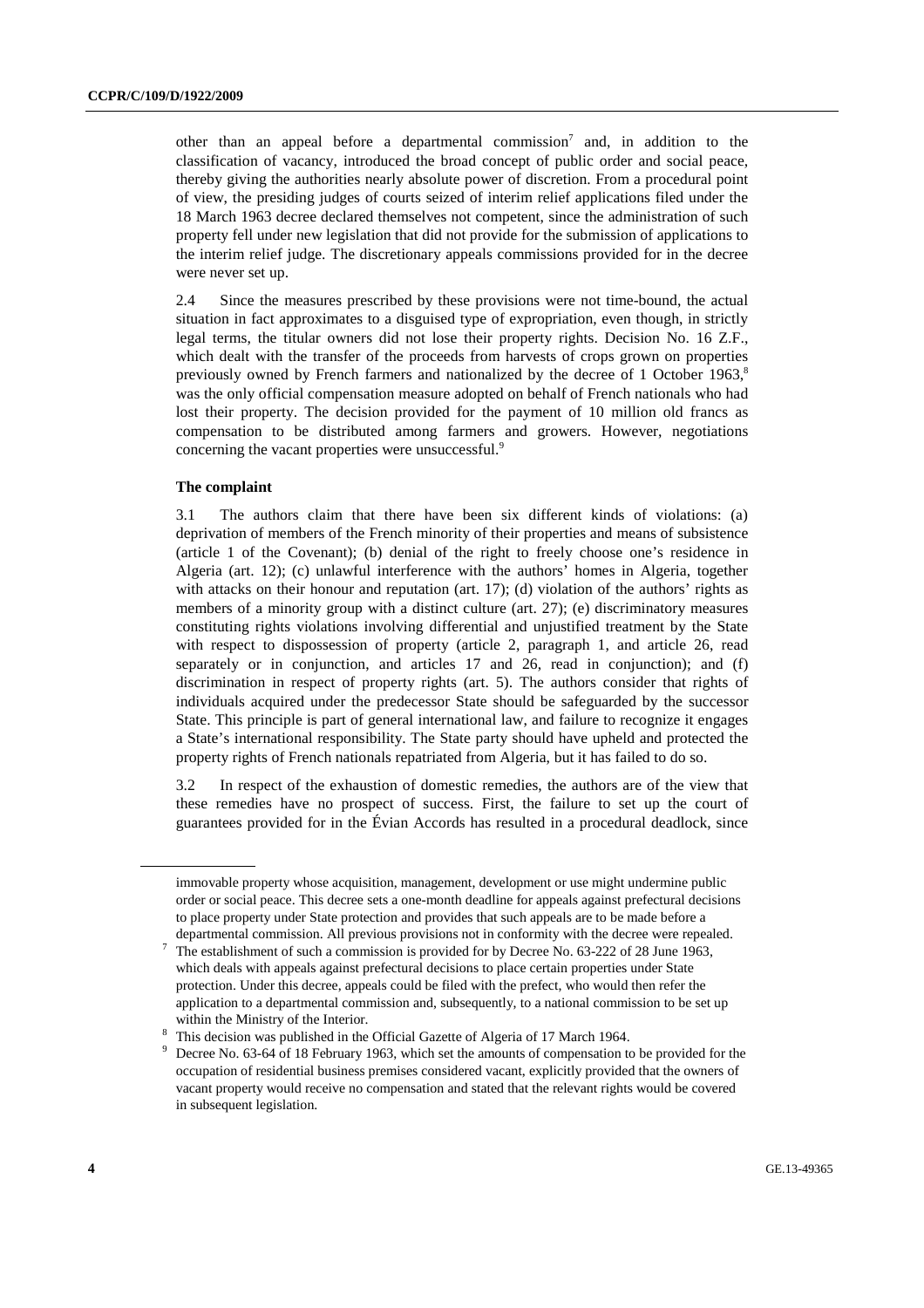that court was supposed to order investigations, annul laws that are incompatible with the *Déclaration des garanties* (declaration of guarantees) and rule on all compensation measures. Second, certain avenues of redress were opened under the regulations authorizing dispossession but have been closed by other decrees.

3.3 The following remedies were theoretically available to the wronged owners. First, before the Supreme Court,<sup>10</sup> they could: (1) bring annulment proceedings in respect of the decrees under which the vacant property regime was introduced, the decree of 9 May 1963 and that of 1 October 1963; (2) file an appeal against the decisions of the national commission ruling on appeals against measures enforcing the decree of 9 May 1963; (3) file an appeal against prefectural decisions taken pursuant to the decree of 1 October 1963; (4) an appeal against decisions to declare property vacant; (5) file an application for judicial review of appeals court judgements rendered under the procedure established by article 7 of the decree of 18 March 1963; and (6) file an application for judicial review of cases in which the seizure of property was the result of an administrative decision. Secondly, it was possible to appeal to an interim relief judge against any decision to declare property vacant at a future date. Lastly, an administrative appeal could have been filed with the commissions established under the decree of 9 May 1963 against decisions to place property under State protection or to declare property vacant. Three actions were brought before the president of the Algiers *Tribunal de Grande Instance* (court of major jurisdiction) under the decree of 18 March  $1963$ ;<sup>11</sup> these appeals were successful in the sense that the court either declared the decisions null and void or ordered an expert review that found that the property was not vacant. Encouraged by the outcome of these three cases, many other proceedings were instituted, but the favourable judgements could not be executed. The appeals filed under the decree of 9 May 1963 never came to anything because the commissions were never set up. Two decisions were rendered in May 1964 that set aside the judgement of the president of the court in Algiers and affirmed that the interim relief judge remained competent to hear cases brought under the terms of the 18 March 1963 decree.

3.4 All proceedings that could reasonably be brought were instituted. The Algerian courts either declared themselves not competent, referred the case to the administrative commission provided for by the decree of 9 May 1963 (which was never set up) or granted the appeal, but in these latter cases, the decisions were not enforced. As for appeals to the Supreme Court, applications for judicial review of administrative decisions stand no chance of success in practice. Given that no French citizen exiled from Algeria has obtained satisfaction for his or her dispossession, the burden of proof falls on the State party.

3.5 In view of the impossibility of obtaining justice in the State party, a number of French citizens exiled from Algeria turned to France: the Conseil d'État rejected 74 appeals on 25 November 1988, 17 February 1999 and 7 April 1999 (the *Teytaud and others* cases<sup>12</sup>). They subsequently turned to the European Court of Human Rights.<sup>13</sup> The Court

<sup>&</sup>lt;sup>10</sup> Established by Act No. 63-218 of 18 June 1963.

<sup>&</sup>lt;sup>11</sup> However, the decrees nationalizing agricultural property, tobacco plantations, flour mills, semolina factories, transport firms, cinemas, etc., did not provide for any amicable settlement procedure or

form of litigation. Only administrative appeals were possible. 12 In a ruling concerning an appeal filed against the decisions rendered on 11 July 1996 by the Paris Administrative Appeal Court, on 17 February 1999 the Conseil d'État found that the State of France bore no responsibility in the matter, since the Évian Accords included no clauses or undertakings guaranteeing French citizens residing in Algeria that, if they were deprived of their property by the

State of Algeria, the French Government would compensate them for their loss. 13 See applications Nos. 48754/99, 49720/99, 49721/99, 49723/99, 49724–30/99, *Teytaud and others v. France*, inadmissibility decision of 25 January 2001; and applications Nos. 52240/99 to 52296/99,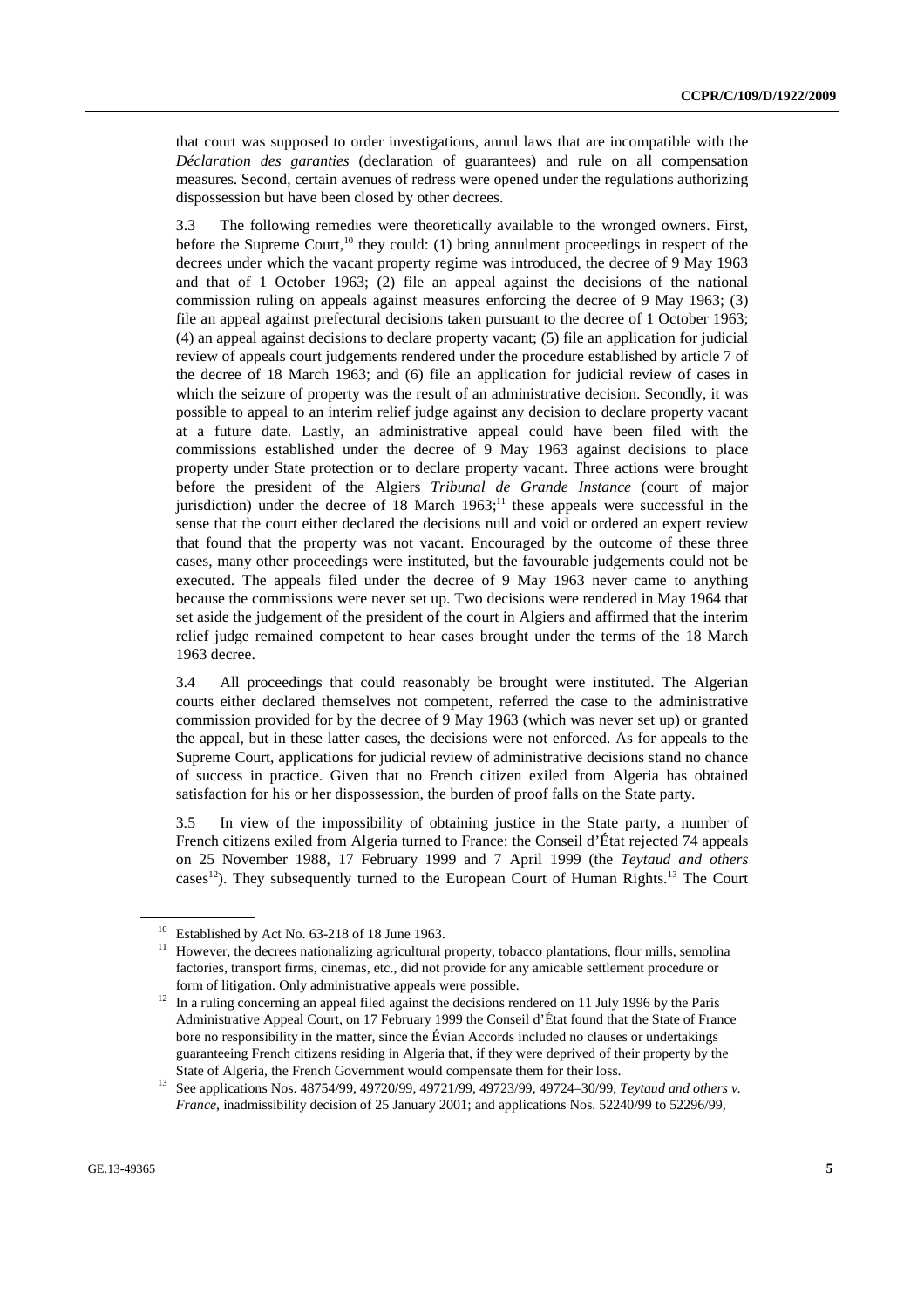found that the applicants had been dispossessed of their property by the Algerian State, which was not a party to the European Convention for the Protection of Human Rights and Fundamental Freedoms.

3.6 With regard to the admissibility of the communication, the authors argue that it has been submitted by individuals who, when the violation of the Covenant first occurred, were subject to the State party's jurisdiction; that they are personally the victims of violations that have continued since 1962; and that the matter is not being examined under another procedure of international investigation or settlement.

3.7 With regard to the Committee's jurisdiction *ratione temporis*, the effects of the alleged violations of rights enshrined in the Covenant are continuing and lasting. While in principle the Committee has no jurisdiction *ratione temporis* over acts committed by a State party prior to its ratification of the Optional Protocol, the Committee becomes competent if the acts in question continue to have effects after the entry into force of the Protocol and continue to violate the Covenant or have effects that in themselves constitute a violation of the Covenant.

3.8 While it is true that the authors were obliged to wait until 2004 to submit their case to the Committee, inasmuch as the Covenant and the Optional Protocol set no time limits on submissions, the submission of the communications in 2004 in no way constitutes an abuse of the right of submission and is in keeping with the Committee's jurisprudence. In the first place, the appeals submitted to national courts in Algeria since 1962 have been unsuccessful. Second, Algeria did not ratify the Covenant and its Protocol until 1989. Third, after that, the authors, as French nationals and by reason of their nationality and culture, naturally turned to the French authorities rather than challenging a foreign State. Fourth, their recourse to French and European proceedings (from 1970 to 2001) accounts for the time elapsed between 1962 and 2004. Fifth, in August 2001, the authors, as applicants before the European Court of Human Rights, were informed by their counsel that the Court's decisions put a definitive end to all the proceedings instituted. It was not until January 2004 that the authors' current counsel was asked to look into the case and submit it to the Committee. Sixth, on 5 December 2002, the President of the French Republic announced the adoption of a fourth piece of legislation providing for national contributions to benefit repatriated French citizens, which raised hopes for a definitive and comprehensive solution. However, bill No. 1499 of 10 March 2004 did not include a mechanism for providing compensation for confiscated property.

3.9 With respect to the alleged violation of article 1, paragraph 2, of the Covenant, the authors contend that, because they belong to the community of French citizens exiled from Algeria, they have witnessed a serious infringement of their right as individuals to exercise collective rights (in particular because of their inability to dispose freely of their natural wealth and resources), which include the right to own property and the right to work.

3.10 With regard to the alleged violation of article 12, the authors consider that the conditions under which they fled from Algeria are comparable to exile. Because of the nature of Algerian laws on vacant property and confiscations, the authors were unable to establish residence in Algeria or remain there. They were unable to choose their residence freely and yet were never officially notified of any restrictions of the kind provided for in article 12, paragraph 3. The deprivation of the authors' freedom to choose their residence is incompatible with the rights enshrined in the Covenant.

3.11 With regard to the alleged violation of article 17, the authors submit that the dispossession measures were not legal. The regime instituted by the State of Algeria did not

*Amsellem and others v. France*, inadmissibility decision of 10 July 2001.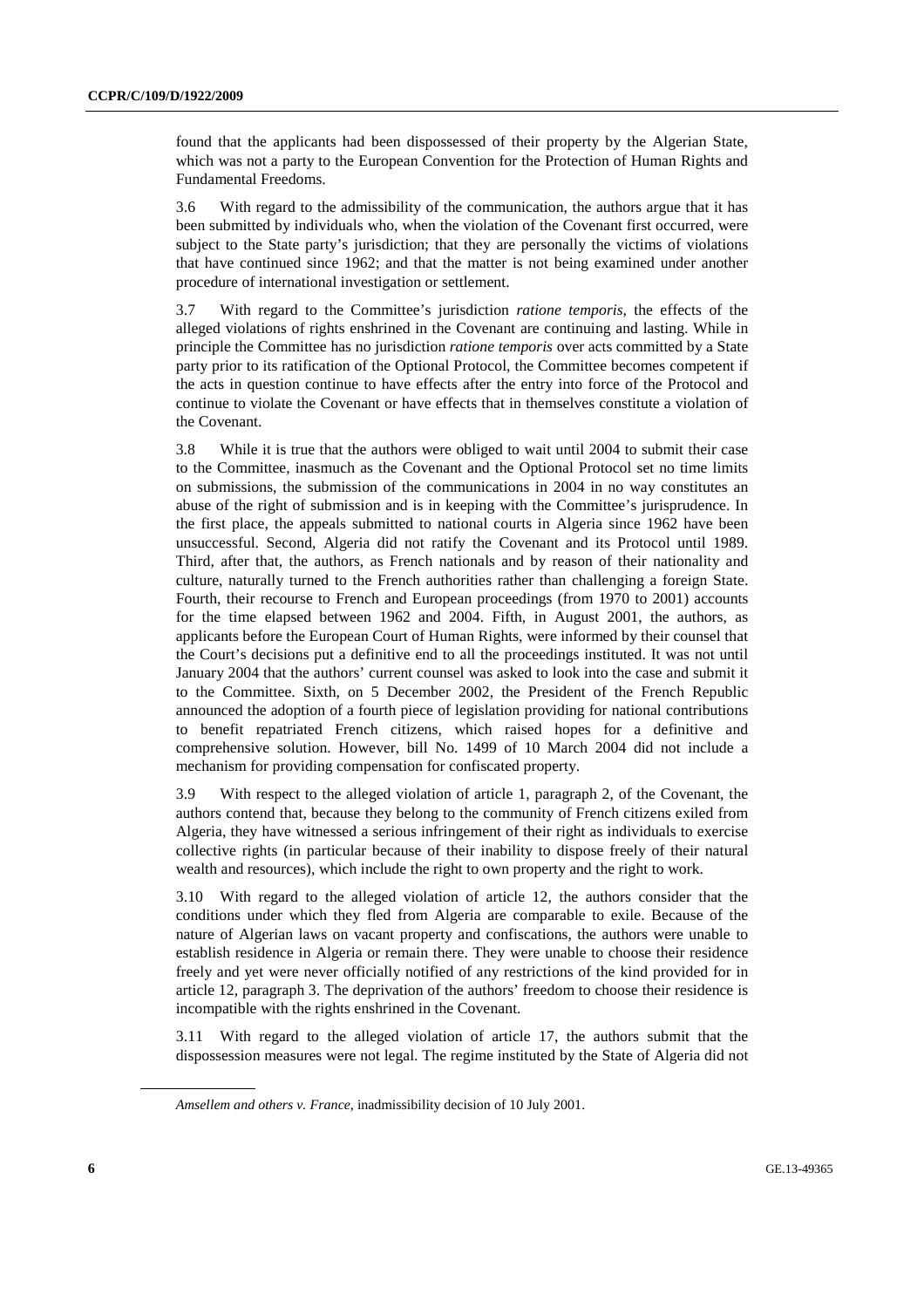uphold the principle of lawfulness within the meaning of article 17. The interference with the authors' privacy, family and home had no basis in Algerian law. The State had no legal authority to proceed as it did purely on the basis of administrative regulations and did not provide legal protection of any sort to prevent the authors from being exiled.

3.12 Regarding the alleged violation of article 27, the authors identify themselves as members of a minority whose right to enjoy their own culture in community with other members of their group was denied in 1962. The authors have been deprived of their rights as a result of the failure to provide effective safeguards for the French minority. Having been forced into exile, they have been prevented from exercising their right to live in Algeria within their own cultural and linguistic milieu.

3.13 Concerning the alleged violation of article 2, paragraph 1, and article 26, read separately or in conjunction, and of articles 26 and 17, read in conjunction, the authors are victims of the continuing confiscation of their property based on discriminatory legislation that has impeded the exercise of their property rights without any objective, reasonable justification. The Algerian law of  $26$  July  $1963^{14}$  concerning confiscated property established the general principle, which has been applied in a selective and discriminatory manner, that property that had belonged to "agents of colonization" became the property of the State. Under certain conditions, nationalized property was then returned to people whose land had been nationalized, but only if they were "individuals of Algerian nationality",<sup>15</sup> in contravention of the guarantees provided under the Covenant and the Committee's jurisprudence.

3.14 Moreover, the compensation mechanism of  $17$  March  $1964^{16}$  benefits only one particular population group (farmers), thus constituting a form of discrimination. The mechanism unjustifiably established an arbitrary distinction in treatment that benefited farmers alone. Yet the obligation to compensate without discrimination is the corollary of the right to nationalize. There has therefore been a violation of article 2, paragraph 1, and article 26, read separately or in conjunction, and of articles 26 and 17, read in conjunction.

3.15 The alleged violation of article 5 of the Covenant stems from the denial of the authors' rights and freedoms in 1962. The scope of article 5, paragraph 2, also provides grounds for raising the question of the implementation of article 17 of the Universal Declaration of Human Rights. Given the alleged violations mentioned above, there has also been a violation of article 5.

3.16 In view of the mental pain and anguish that they have suffered, the authors expressly ask the Committee to acknowledge that the State party, which is in breach of its obligations under the Covenant and under its national laws, is obligated to remedy this series of violations. Satisfaction in this case would constitute an appropriate form of compensation for the non-material damage suffered. There would be a degree of satisfaction in receiving an acknowledgement of the fact that the communication stands on its own merits. The authors do not, however, lose sight of the need for reparation in the form of just and equitable financial compensation for their confiscated property in Algeria.

<sup>14</sup> Act No. 63-276 of 26 July 1963 concerns property confiscated and retained by the colonial

administration.<br><sup>15</sup> Article 3, Ordinance No. 95-26 of 25 September 1995, amending and supplementing Act No. 90-25

of 18 November 1990 concerning land planning, with reference to Act No. 62-20 of 24 August 1962. 16 Decision No. 16 Z.F., published 17 March 1964, which dealt only with French farmers whose property had been nationalized.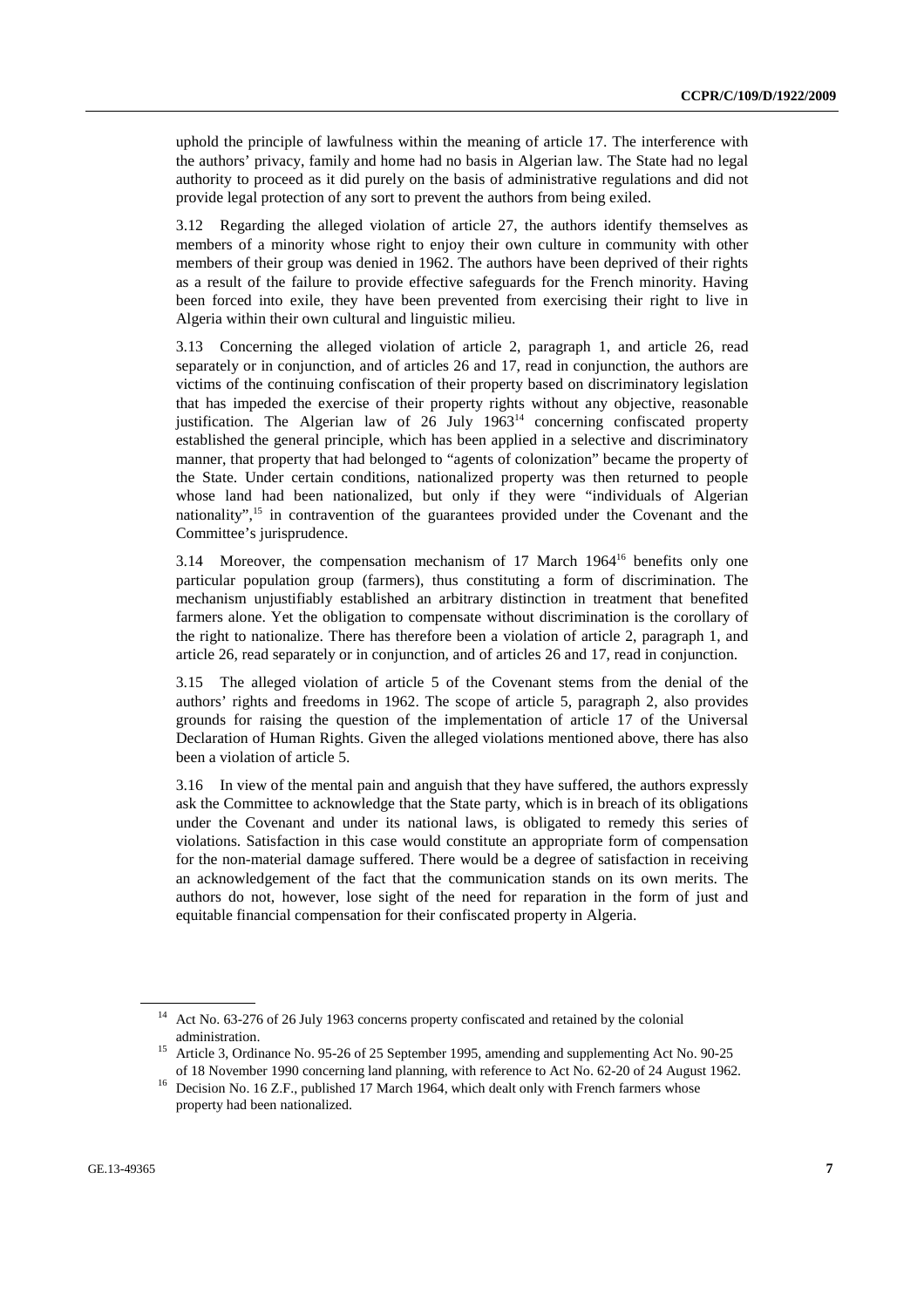#### **State party's observations on admissibility**

4.1 On 28 February 2010, the State party contested the admissibility of the communication. It points out that on 1 November 2006 the Committee declared a similar communication, submitted by Armand Anton, to be inadmissible. This decision was based on the non-retroactivity of the implementation of the Covenant and on the fact that the Covenant did not cover property rights. The Government of Algeria wishes to know why the Committee has not, despite the aforementioned precedent, declared all these communications to be inadmissible on the grounds that they are an abuse of the right of submission under article 3 of the Optional Protocol.

4.2 Additionally, the State party argues that the authors have not exhausted all domestic remedies. The Évian Accords provided safeguards for French citizens wishing to remain in Algeria. The authors or their heirs, however, voluntarily left Algerian territory, leaving their property "vacant". This led the Government to take measures to safeguard public order and security.

4.3 A United Nations body cannot agree to consider a communication of this nature because doing so would infringe the Charter of the United Nations, which establishes that the right to self-determination of peoples under foreign domination must be respected. The Committee should have considered these communications to be incompatible with article 1 of the Covenant. In the State party's view, the acceptance or consideration of such a communication would be tantamount to a legitimization of colonization and a reversal of the law, with the colonizers asking to be compensated by the colonized country, which itself has been the victim of colonial dispossession.

#### **Authors' comments on the State party's observations**

5.1 In letters dated 10 May 2010 and 3 January 2012, the authors submitted comments on the State party's observations. With regard to the exhaustion of domestic remedies, the authors reiterate their claims about the lack of effective remedies and ask the State party to effectively demonstrate which forms of appeal are open to them. The authors cite Ordinance 10-01 of 26 August 2012 containing the Supplementary Act on Finance for 2010, article 42 of which states: "Any transaction carried out by the original owners, inside or outside the country, involving immovable property whose ownership has been returned to the State following nationalization, establishment of State control or abandonment by the owners is null and void. Restitution of property whose ownership has been transferred by the State is also prohibited."

5.2 The authors deny the State party's claim that they "voluntarily" left Algeria. The State party states the "facts" without providing the least bit of documentary or detailed evidence. The authors also reject the State party's assertions concerning the right of selfdetermination.

5.3 With regard to the continuing nature of the violation, making a distinction between a non-recurring illicit act with continuing effects and a continuing illicit act requires a subtle analysis of the facts and the law. The deciding body will have jurisdiction if the dispute between the parties (claims and responses) arises after the relevant instrument's entry into force, even if the disputed events or the situation that led to the dispute occurred earlier. If, however, the reason for the claim (or the source of the dispute) is a set of facts or events subsequent to the critical date, the deciding body will have jurisdiction even if the illicit nature of the acts stems from the modification of or failure to maintain a situation created earlier. The effect of time-based considerations therefore necessitates a close study of the facts and the law, and the question should be addressed as part of the examination of the merits.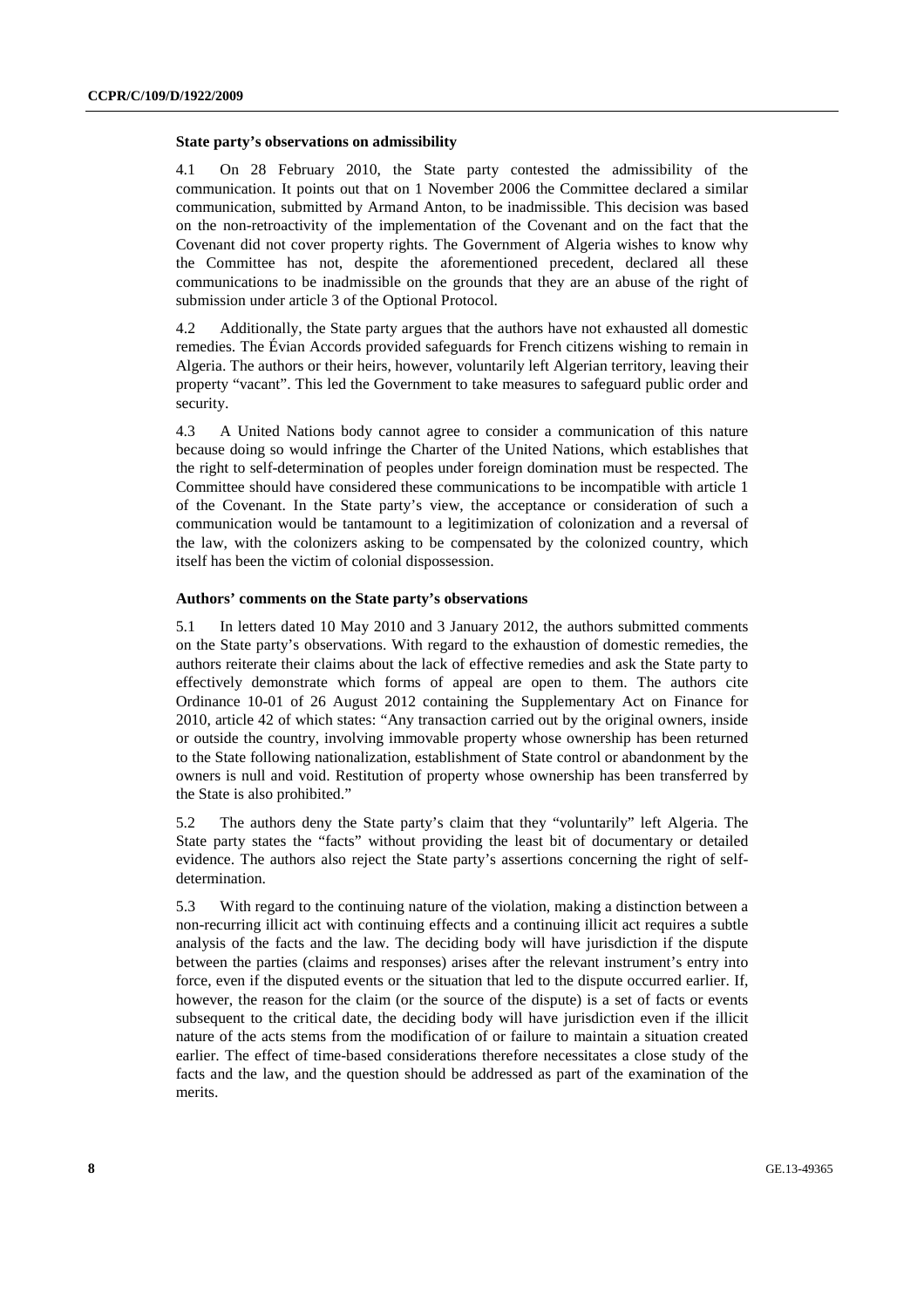#### **Issues and proceedings before the Committee**

6.1 Before considering any claim contained in a communication, the Human Rights Committee must decide, in accordance with rule 93 of its rules of procedure, whether the communication is admissible under the Optional Protocol to the Covenant.

6.2 The Committee takes note of the 15-year delay between the ratification of the Optional Protocol by the State party in 1989 and the submission of this communication in 2004. It observes that there are no explicit time limits for submission of communications under the Optional Protocol. However, in certain circumstances, the Committee is entitled to expect a reasonable explanation for such a delay. In the present case, the Committee notes counsel's various arguments, which, in his view, explain why the authors were obliged to wait until 2004 to submit the communication to the Committee (see para. 3.8). With regard to the argument that the State party did not ratify the Covenant and the Optional Protocol until 1989, counsel does not explain why the authors did not initiate proceedings in the State party at that stage. The Committee notes that the authors benefited from compensatory measures introduced by France<sup>17</sup> and that the authors decided to file a case against the State party, not with its national courts or administrative agencies, but directly with the Committee, only after becoming aware that the French bill No. 1499 of 10 March 2004<sup>18</sup> did not include a reparation mechanism that provided for further compensation for property confiscated in Algeria. The Committee is of the view that the authors could have had recourse to proceedings against the State party once the latter had acceded to the Covenant and the Optional Protocol and that the proceedings pursued in France did not prevent them from lodging a complaint against Algeria with the Committee. The authors have not provided any convincing explanation to justify their decision to wait until 2004 to submit their communication to the Committee. In the absence of such an explanation, the Committee considers that submitting the communication after so long a delay amounts to an abuse of the right of submission and finds the communication inadmissible under article 3 of the Optional Protocol.<sup>19</sup>

7. The Human Rights Committee therefore decides:

 (a) That the communication is inadmissible under article 3 of the Optional Protocol to the International Covenant on Civil and Political Rights;

(b) That this decision shall be transmitted to the State party and to the authors.

[Adopted in French (original version), English and Spanish. Subsequently to be issued also in Arabic, Chinese and Russian as part of the Committee's annual report to the General Assembly.]

Act No. 87-549 of 16 July 1987 relating to the payment of compensation to repatriated persons was

intended to provide a final settlement of all cases of lost or "confiscated" overseas property.<br>Act No. 2005-158 deals with national recognition and compensation for repatriated French nationals and was adopted on 23 February 2005. It primarily concerns two categories of persons: repatriated persons and *harkis*. In the case of repatriated persons, the Act provides for the reimbursement of the amounts that were deducted from compensation paid to them in the 1970s as repayment for resettlement loans. These loans had been granted to those who wished to start businesses in France. In

the case of *harkis*, the law provides for an *allocation de reconnaissance* (gratitude payments). 19 See communication No. 787/1997, *Gobin v. Mauritius*, decision on admissibility adopted on 16 July 2001, para. 6.3, and communication No. 1434/2005, *Fillacier v. France*, decision on admissibility adopted on 27 March 2006, para. 4.3.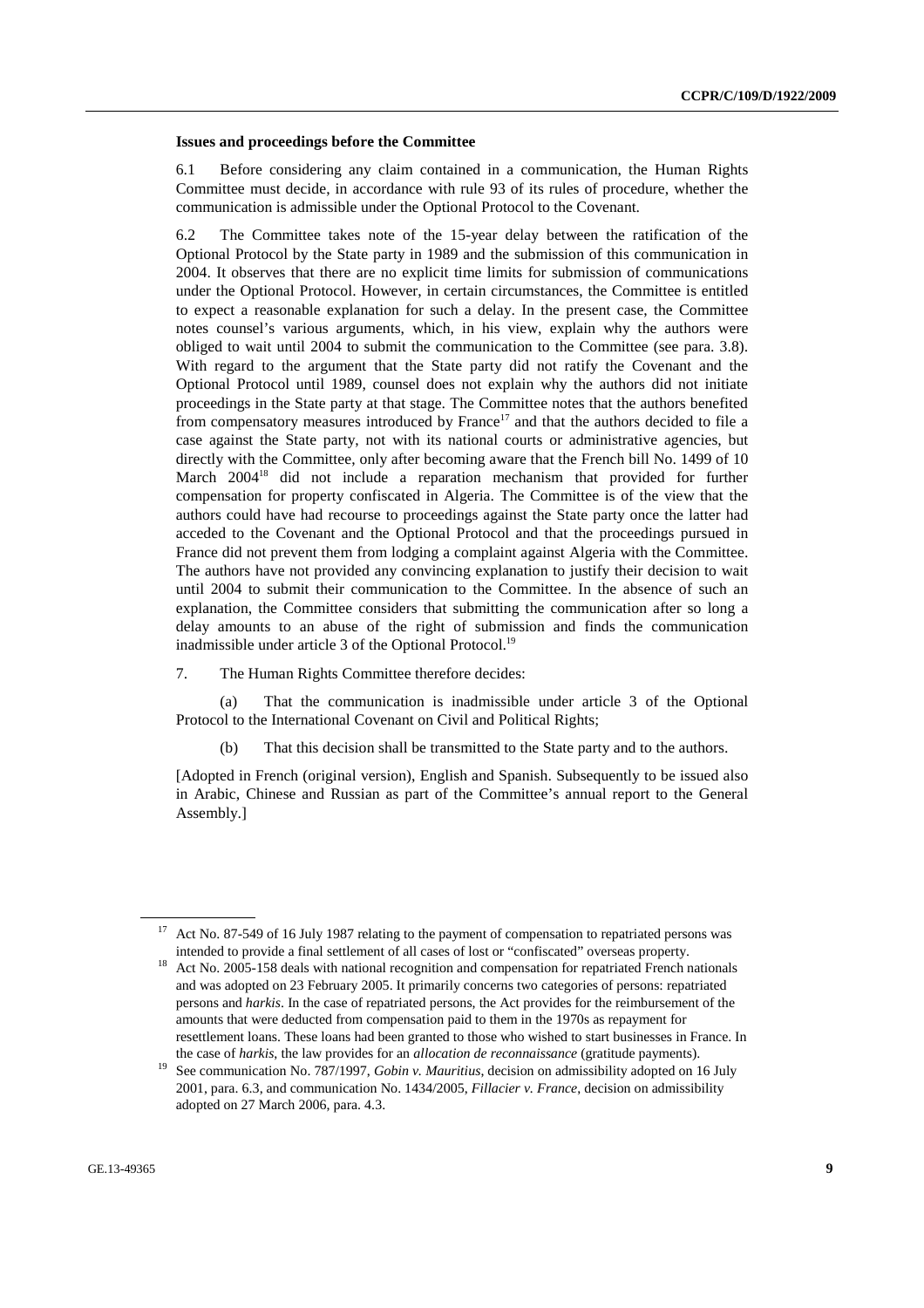## **Appendix**

## **List of authors**

- 1. Acquaviva Valero, Dolores
- 2. Adragna, Rose
- 3. Aguado, Antoine
- 4. Alberola, Marie
- 5. Albouy, Maryse (née Jurado)
- 6. Allione, Régine
- 7. Amador, Germaine
- 8. Amate, Henry Marius
- 9. Amate, Henry
- 10. Amate, Henry-Marius
- 11. Amate, Maryse
- 12. Amate, Pierre
- 13. Anahory, Ambroise
- 14. Andreo, Emma
- 15. Andreo, Jean Joel
- 16. Anglade, Gérard
- 17. Anglade, Marcel
- 18. Anglade, Roleine
- 19. Aracil, Alain
- 20. Aracil, Lucie
- 21. Arnaud, Alain
- 22. Arnaud, Janine
- 23. Arnaud, Maryse
- 24. Arnaud, Rene
- 25. Asnar, Marie-Louise (née Castano)
- 26. Asnar, Michelle (née Brotons)
- 27. Astier, Nelly
- 28. Audisio, Danielle (née Faes)
- 29. Audouy, Marie (née Toustou)
- 30. Auzias, Monique
- 31. Averseng, Michel
- 32. Azorin, Rene
- 33. Azzopardi, Charles
- 34. Ballester, Jacqueline
- 35. Baltazar, Bernadette
- 36. Bandet, Huguette
- 37. Banon, Philippe
- 38. Barbaud, Francoise
- 39. Barbaud, Paul-Robert
- 40. Barcelo, Marcel
- 41. Barret, Carmen (née Garcia)
- 42. Barret, Jean-Louis
- 43. Barriere, Denise
- 44. Bartolo, Eliette
- 45. Bayard, Denise
- 46. Bayard, Serge
- 47. Bellier, Helene
- 48. Bellier, Paul
- 49. Belzer, Jacques
- 50. Bernad, Jean-Jacques
- 51. Bernad, Jean-Pierre
- 52. Bernad, Lucienne
- 53. Bernard, Olga
- 54. Billard, Andre
- 55. Billard, Marie
- 56. Billuart, Adele
- 57. Birebent, Danielle (née Garcia)
- 58. Birebent, Paul
- 59. Blandin, Marie-Claude
- 60. Blandin, Norbert
- 61. Bobbia, Jean-Charles
- 62. Bobbia, Marie-Claude
- 63. Bobbia, Renee
- 64. Bobbia, Marie-Yvonne
- 65. Boned, Claudine
- 66. Boronad, Vincent
- 67. Borras, Andre
- 68. Borras, Felicie
- 69. Borras, Gabriel
- 70. Borras, Jacques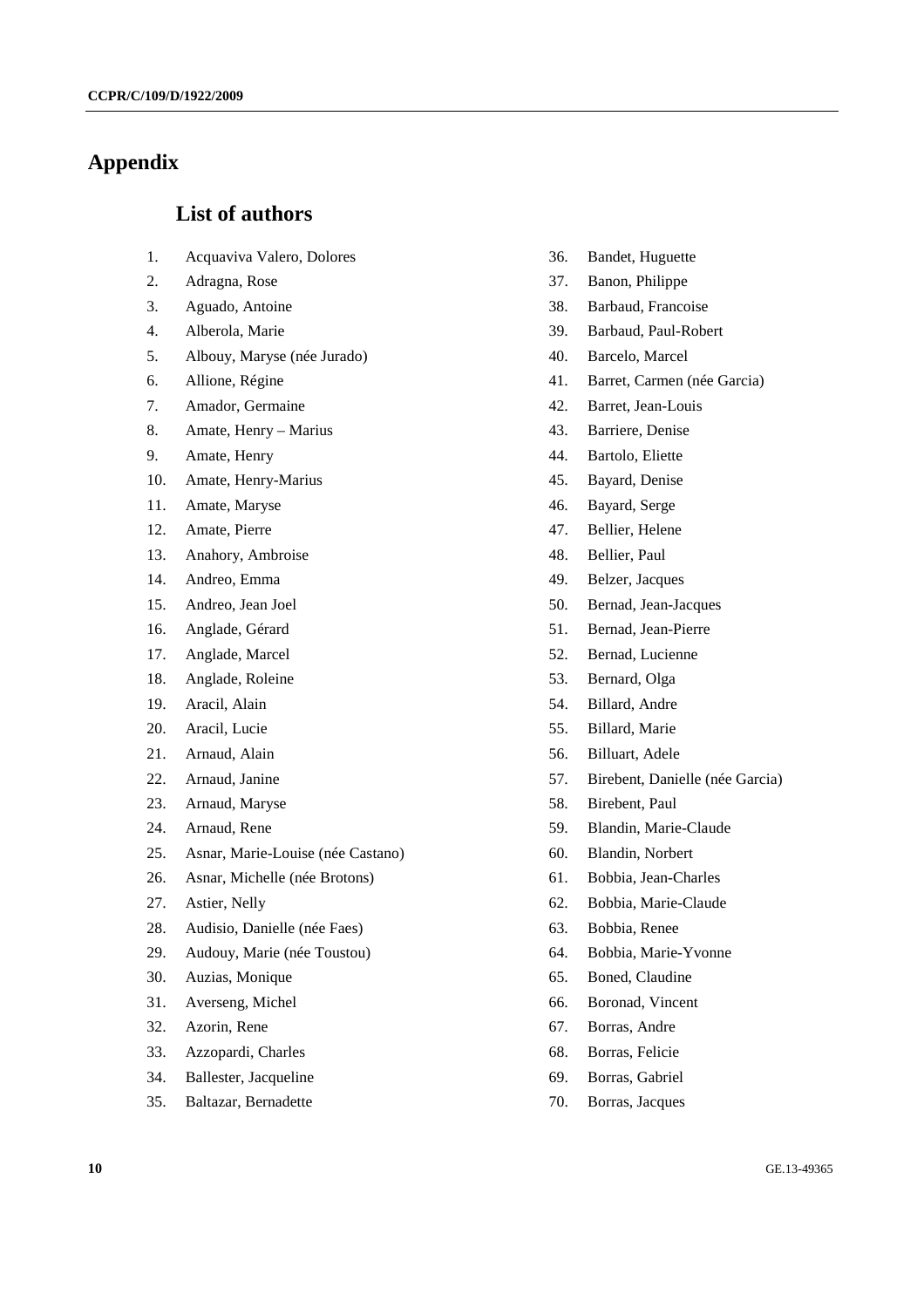- 71. Borras, Jacques Pierre
- 72. Bosc, Jean-Pierre
- 73. Bossert, Georges
- 74. Bossert, Luc
- 75. Boubay, Marie-Helene (née Dubuche)
- 76. Boucherat, Helyette
- 77. Boucherat, Rollande
- 78. Bouie, Jacqueline (épouse Mas)
- 79. Bourgeois, Alain
- 80. Bourgeois, Jean-Michel
- 81. Bourgeois, Micheline (née Sala)
- 82. Bourrel, Annie
- 83. Boutin, Georges
- 84. Brevard, Marcelle
- 85. Cabanie, Alfred
- 86. Cabanie, Simone (née Goillot)
- 87. Cabot, Jacques
- 88. Cabot, Jean-Louis
- 89. Cabot, Suzanne
- 90. Cachia, Henri
- 91. Calleja, Herve
- 92. Calmels, Renee
- 93. Cambos, Lydie (née Cannova)
- 94. Camelis, Jean-Michel
- 95. Campila LOUIS, Nicole
- 96. Camprubi, Josette
- 97. Camps, Albert
- 98. Camps, Nicole
- 99. Cantineau, Paule (née Cardona)
- 100. Caravaca, Joseph
- 101. Cardenti, Alain
- 102. Cardi, Edouard
- 103. Cardi, Ignace
- 104. Cardis, Hippolyte
- 105. Carriere, Jean
- 106. Casa, Marie-Therese
- 107. Casanova, Yves
- 108. Casavecchia, Fernande
- 109. Casin, Charlette
- 110. Cassagne, Jean-Marie
- 
- 111. Cassagne, Pierre
- 112. Castet, Suzanne
- 113. Cazaux, Armand
- 114. Cazenave, Georges
- 115. Chamuel, Michele
- 116. Charrin, Georges
- 117. Charrin, Jean-Claude
- 118. Charrin, Pierre Yves
- 119. Cheymol, Edmond
- 120. Chieze, Jean
- 121. Ciomei, Pierre
- 122. Clavenad, Sylviane (née Malisson)
- 123. Cohen SOLAL, Fernand
- 124. Colin, Robert
- 125. Colino, Mathieu
- 126. Combes, Jacqueline (née Fernet)
- 127. Combes, Philippe
- 128. Comte, Chantal (née Serres)
- 129. Comte, Pierre-Yves
- 130. Conte, Anne
- 131. Corbalan, Vincent
- 132. Cordina, Francis
- 133. Cornus, Lydia
- 134. Cortes, Renee
- 135. Coutelier, Andre
- 136. Crivello, Marcel
- 137. Crombet, Michelle (née Birebent)
- 138. Cros, Claude
- 139. Cros, Guy
- 140. Cros, Jean Felix
- 141. Cros, Renee
- 142. Cuba, Francoise (épouse Bernardo)
- 143. Danet, Eliane
- 144. Daries, Jean-Marie
- 145. David, Alain
- 146. David, Angele (née Lledo)
- 147. David, Guy
- 148. Davin, Nicole (épouse Bobbia)
- 149. Daymand, Paulette
- 150. Debono, Louis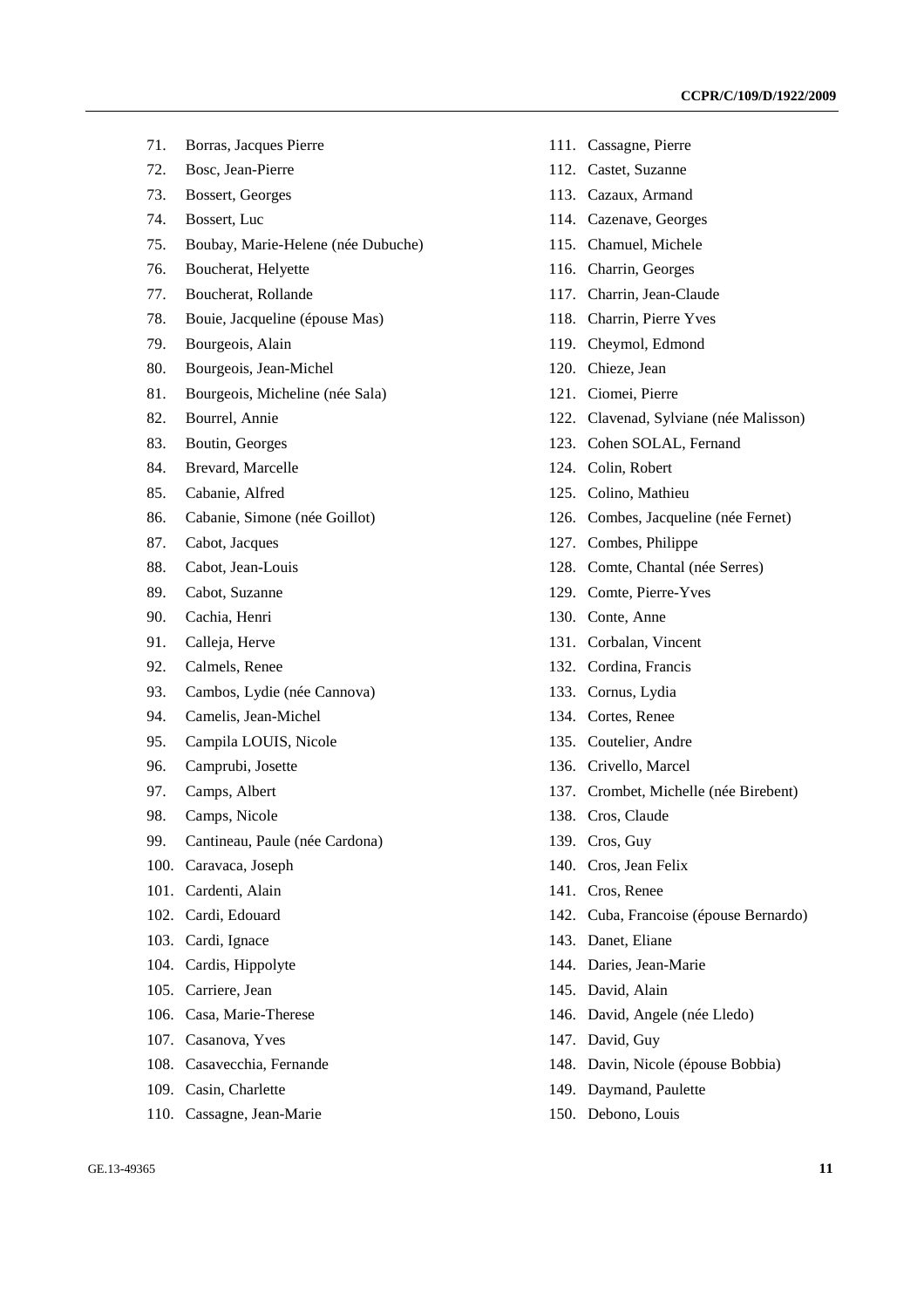- 151. Delenseigne, Anny
- 152. Deleuze, Madeleine
- 153. Delzenne, Marie-France (née Borras)
- 154. Deom, Reine (née Dross)
- 155. Devaux, Jean-Marcel
- 156. Di Maio, Andre
- 157. Di Maio, Bernadette
- 158. Di Maio, Jean-Paul
- 159. Di Maio, Pierre
- 160. Dianoux, Adrienne
- 161. Dimech, Marcelle
- 162. Distinguin, Cyril
- 163. Doll, France
- 164. Doll, Veronique
- 165. Donnadieu, Jean-Marie
- 166. Doumens, Jean
- 167. Dubouch, Alain
- 168. Dubouch, Bernard
- 169. Dubouch, Roger
- 170. Dudognon, Jacqueline (née Noris)
- 171. Dumont, Georgette
- 172. Dupeux, Pierre
- 173. Duplan, Armand
- 174. Dupont, Arlette (née Gonzalez)
- 175. Dupont, Rene
- 176. Dupont, Suzanne
- 177. Dupuy, Jacques
- 178. Duvergey, Lisette (née Kientzler)
- 179. Dye, Jean-Marie
- 180. Espinera, Camille
- 181. Espinosa, Manuel
- 182. Eymard, Denise
- 183. Eymard, Monique
- 184. Fa, Odile
- 185. Fabrer, Bernard
- 186. Faur, Monique
- 187. Fedoul, Dris
- 188. Fenollar, Rene
- 189. Fernandez, Gilbert
- 190. Fernandez, Jose
- 191. Ferrer, Bernadette
- 192. Ferrer, Lucienne
- 193. Fieschi, Jacques
- 194. Fieschi, Marie-Jose
- 195. Fillacier, Claude
- 196. Fillacier, Monique
- 197. Flamant, Nelly (née Pitavin)
- 198. Flinois, Claude
- 199. Flouttard, Jean-Pierre
- 200. Flouttard, Suzanne (née Cotte)
- 201. Foissier, Gislaine (née Perles)
- 202. Fontaine, Christian
- 203. Fonti, Reine
- 204. Fort, Rolland
- 205. Fortesa, Louis
- 206. Fouilleron, Armande
- 207. Fouilleron, Jeanine (née Jandrieu)
- 208. Fouilleron, Jean-Pierre
- 209. Fouilleron, Monique
- 210. Fouilleron, Philippe
- 211. Fouroux, Lucien
- 212. Fraizier, Jean-Marc
- 213. Fraizier, Josette (née Puig)
- 214. Francois, Michel
- 215. Fuget, Marie-Laure
- 216. Fuget, Robert
- 217. Gadea, Vincent
- 218. Gadea, Vincent
- 219. Galves, Emmanuel
- 220. Galves, Michelle
- 221. Galvez, Emilie
- 222. Gandolphe, Leonce
- 223. Gandolphe, Leonce
- 224. Garcia, Arlette
- 225. Garcia, Carmen
- 226. Garcia, Clorinde
- 227. Garcia, Electre (née Fernandez)
- 228. Garcia, Gabriel
- 229. Garcia, Joseph
- 230. Garcin, Georges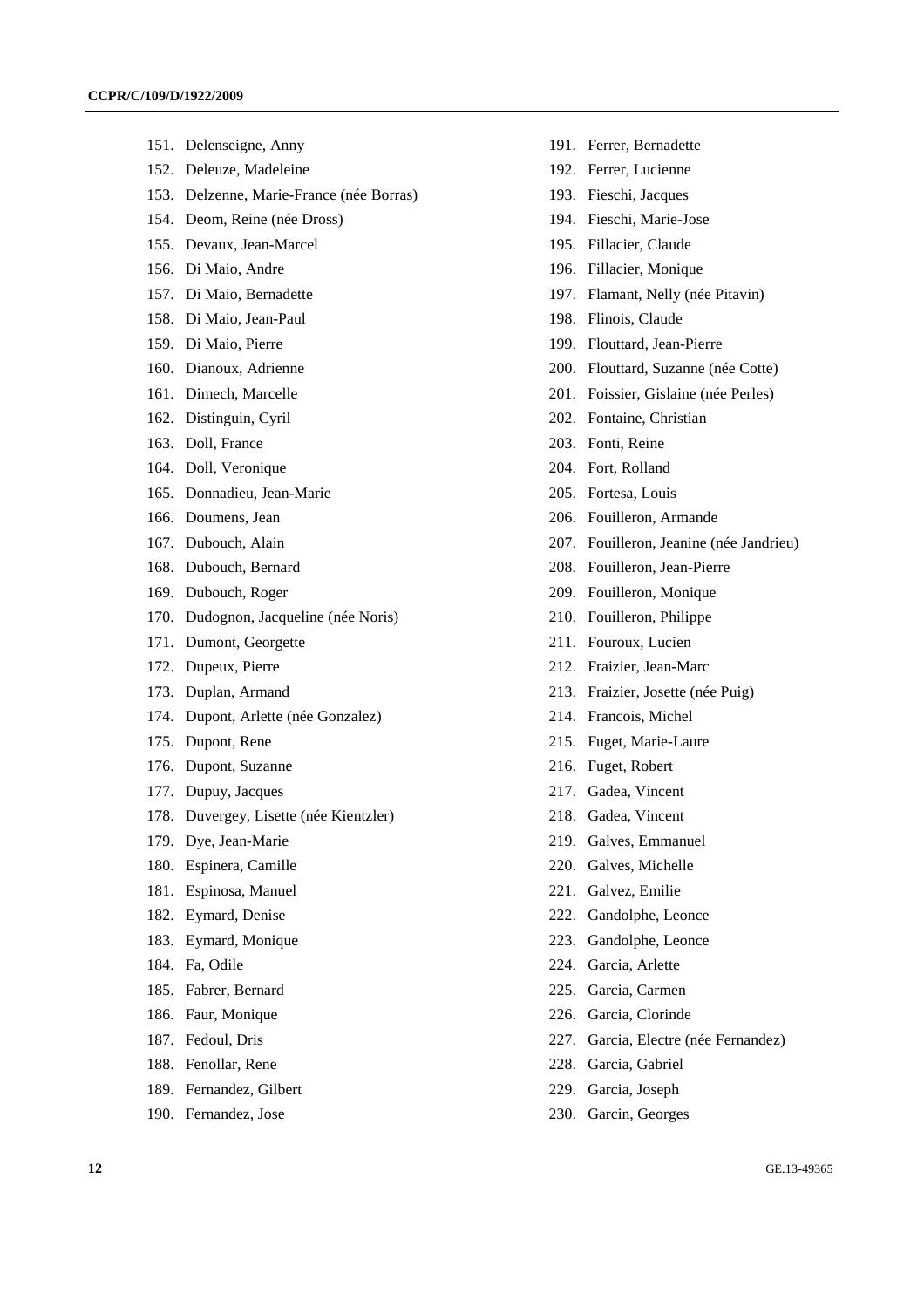- 231. Gasso, Jean-Claude
- 232. Gasso, Jeanne
- 233. Gasso, Michel
- 234. Gaubert, Maurice
- 235. Gauci, Charles
- 236. Gauci, Colette
- 237. Gaudichon, Bernard
- 238. Genthial, Gerald
- 239. Gigandet, Albert
- 240. Gigon, Paule
- 241. Giovannone, Alice
- 242. Giovannone, Christiane
- 243. Goillot, Gaston
- 244. Gonera, Florence (née Henri)
- 245. Gourbeyre, Claude
- 246. Granjon, Chantal
- 247. Grima, Gladys (née Federigi)
- 248. Grima, Jean
- 249. Grima, Paulette
- 250. Guareschi, Fernand
- 251. Guareschi, Marie (née Nocerino)
- 252. Guerry, Anne-Marie
- 253. Guiauchain, Jacques
- 254. Guichard, Georges
- 255. Guillaume, Maryvonne
- 256. Guiraud, Jean-Francois
- 257. Guisset, Colette
- 258. Guitoneau, Michelle
- 259. Guttierez, Francis
- 260. Guy, Roger
- 261. Hamelin, Albert
- 262. Hamelin, Odette
- 263. Haudricourt, Marlene
- 264. Haudricourt, Paul
- 265. Henri, Celine
- 266. Henri, Claude
- 267. Henri, Edmond
- 268. Henri, Jean Marc
- 269. Henri, Marc
- 270. Herault, Astride (née Kientzler)
- 271. Honnorat, Christiane
- 272. Houdou, Anne-Marie
- 273. Humbert, Yvon
- 274. Huntzinger, Marcelle (née Chieze)
- 275. Huot, Viviane
- 276. Iacono, Claude
- 277. Infantes, Antoine
- 278. Inzaina, Claudine
- 279. Jacomo, Huguette
- 280. Jaen, Jean-Claude
- 281. Juan, Antoine
- 282. Julien, Cyrille
- 283. Julien, Gautier
- 284. Jurado, Louise
- 285. Karsenty, Menahim
- 286. Kientzker, Charles
- 287. Kientzler, Rene
- 288. Klock, Chantal
- 289. Kraft, Suzanne
- 290. La Casa, Didier
- 291. Lacrampe, Yvette
- 292. Laemmel, Claude
- 293. Lafforgue, Cecile (née Croze)
- 294. Lagarde, Georges
- 295. Lamirault Marie, Chantal (née Louis)
- 296. Lancry, Denise (née Cherki)
- 297. Lancry, Roger
- 298. Laniel, Jean-Pierre
- 299. Lardeaux, Aristide
- 300. Large, Jean-Pierre
- 301. Lartigue, Josiane
- 302. Lasserre, Josee
- 303. Laurent, Daniel
- 304. Laurent, Odile
- 305. Lavaysse, Bernard
- 306. Lavaysse, Philippe
- 307. Leclercq, Regine
- 308. Lescombes, Germain
- 309. Lescombes, Raymond
- 310. Lissare, Dolores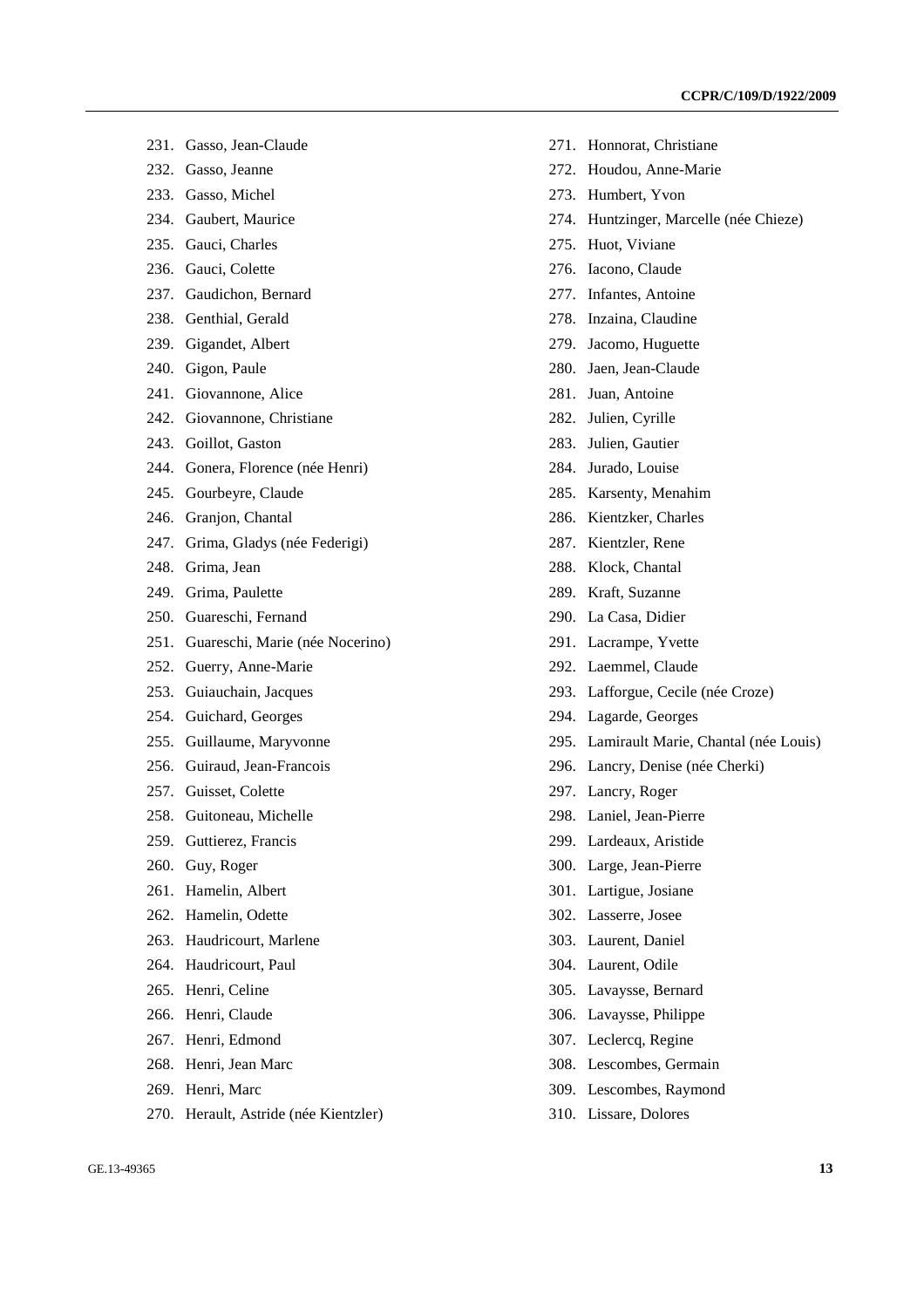- 311. Llacer, Frederic
- 312. Lellbach, Gérald
- 313. Lleu, Juliette
- 314. Lleu, Michel
- 315. Llorca, Jacqueline (née Magliozzi)
- 316. Lobell, Angèle
- 317. Lopez, Huguette
- 318. Lopez, Marie-Dolores (née Martinez)
- 319. Lopinto, Arlette
- 320. Lorenz Falzon, Andree
- 321. Lortie, Rolande
- 322. Louis, Christian
- 323. Louis, Edmonde (née Lucci)
- 324. Louis, Marie-France
- 325. Louvier, Ignace
- 326. Louvier, Sylviane
- 327. Lubrano, Alexandre
- 328. Lubrano, Lucie
- 329. Lucci, Alain
- 330. Lucci, Gilbert
- 331. Lucci, Louis
- 332. Lucci, Vincent
- 333. Lupisgich, Nieves (née Vixcaino)
- 334. Macalluso, Arlette
- 335. Maigues, Raymond
- 336. Marce, Solange
- 337. Marechal, Colette (née Ros)
- 338. Marguerite, Michele
- 339. Mari, Jean
- 340. Marin, Marie-Claire
- 341. Martin, Georges
- 342. Martin, Micheline (née Fabre)
- 343. Martin, Nicolas
- 344. Martinez, Alberta
- 345. Martinez, André
- 346. Martinez, Antoine
- 347. Martinez, Christian
- 348. Martinez, Denise
- 349. Martinez, Edmonde (née Vicente)
- 350. Martinez, Gilbert
- 351. Martinez, Guy
- 352. Martinez, Jean-Claude
- 353. Martinez, Jofrette
- 354. Martinez, Joseph
- 355. Martinez, Marcel
- 356. Marty, Anne-Marie
- 357. Marty, Simone (née Roux)
- 358. Mas, Jacqueline (née Bouie)
- 359. Masquefa, Antoinette
- 360. Masquefa, Hubert
- 361. Mathieu, Michele
- 362. Maurange, Janine (née Riquelme)
- 363. Mauranges, Claude
- 364. Medina, Victor
- 365. Mene, Gabriel
- 366. Mercuri, Monique
- 367. Merleng, Rose
- 368. Mestre, Edgar
- 369. Micaleff, Pierre
- 370. Mirbelle, Louis
- 371. Moatti, William
- 372. Mollar, Jean-Pierre
- 373. Mommeja, Alain
- 374. Mommeja, Helene (née Berthet)
- 375. Mommeja, Laurent
- 376. Mommeja, Marc
- 377. Mommeja, Marie-Jose
- 378. Mommeja, Michel
- 379. Mommeja, Regine
- 380. Monmirel, Janie (née Vial)
- 381. Monreal, Henri
- 382. Morales, Armand
- 383. Morand de la Genevraye, Jacqueline
- 384. Morel, Pierre
- 385. Moretti, Genevieve (née Cardi)
- 386. Moulis, Jean-Claude
- 387. Moulis, Roberte (née Moulis)
- 388. Muller, Georges
- 389. Naud, Claude
- 390. Naud, Elisabeth (née Lleu)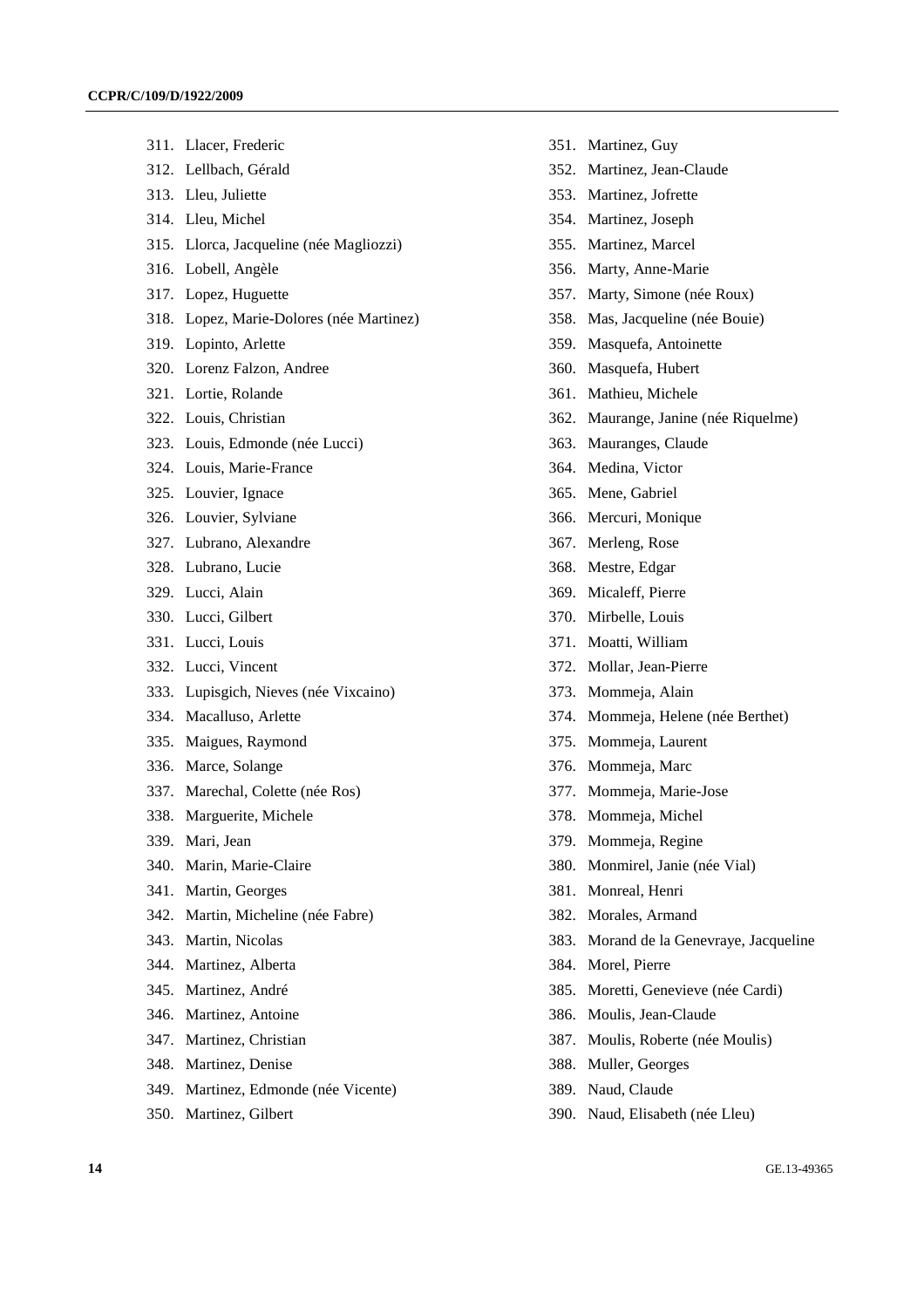- 391. Naud, Henri
- 392. Naud, Jean
- 393. Naud, Robert
- 394. Navarro, Antoinette
- 395. Navarro, Germaine
- 396. Navarro, Joachim
- 397. Navarro, Marie (épouse Mucci)
- 398. Nebot, Daniel
- 399. Nebot, Didier
- 400. Nebot, Evelyne
- 401. Nogaret, Robert
- 402. Noiret, Jean Germain
- 403. Nougaro, Lydia
- 404. Nuncie, Genevieve (née Lavaysse)
- 405. Olibe, Louise
- 406. Olivieri, Andre
- 407. Olivieri, Charly
- 408. Olivieri, Louis
- 409. Papalia, Anne
- 410. Papalia, Dominique
- 411. Papalia, Francoise
- 412. Papalia, Michele
- 413. Parini, Louis
- 414. Pastor, Jeanne (née Lucci)
- 415. Pastor, Jeanne (née Lucci)
- 416. Pauly, Elizabeth (Granjon)
- 417. Paya, André
- 418. Payet, Marie-Jane (née Devesa)
- 419. Pellissier, Andre
- 420. Perez, Alain
- 421. Perez, Marie
- 422. Perles, Ginette
- 423. Perles, Marcelle
- 424. Perles, Serge
- 425. Petit, Robert
- 426. Petrequin, Paul
- 427. Petro, Marlyse (née Olivieri)
- 428. Peyre, Jacques
- 429. Peyrot, Jacqueline (née Di Napoli)
- 430. Philippe, Chantal
- 431. Pichot, Jean
- 432. Picone, Brigitte (née Bussutil)
- 433. Picone, Didier
- 434. Picone, Jean-Jacques
- 435. Picone, Marie-Therese
- 436. Pierre, Juliette
- 437. Pignodel, Hermine
- 438. Pina, Jeanine
- 439. Piro, Joseph
- 440. Podesta, Helene
- 441. Podesta, Jean
- 442. Poletti, Jean-Pierre
- 443. Pons, Colette
- 444. Pons, Jocelyne (née Seyler)
- 445. Pont, Achille
- 446. Pont, Huguette (née Martinez)
- 447. Pont, Louis
- 448. Pont, Lucette
- 449. Porcedo, Aline (née Giroud)
- 450. Portelli, Christian
- 451. Portelli, Jean-Pierre
- 452. Portelli, Michele
- 453. Portigliatti, Arielle (née Calleja)
- 454. Pouyet, Raphaelle (née Thyl)
- 455. Poveda, Antoine
- 456. Pra, Marc
- 457. Pradel, Andre
- 458. Pradel, Didier
- 459. Pradel, Henri
- 460. Pradel, Suzanne (née Tissot)
- 461. Praly, Herve
- 462. Puidebat, Rene
- 463. Quintard, Marie-Paule (née Morin)
- 464. Ramade, Jacques
- 465. Ramade, Marie-Helene (née Troussard)
- 466. Ramirez, Huguette (née Gimenez)
- 467. Rapin, Marie
- 468. Rapin, Yves
- 469. Ravot, Berthe
- 470. Ravot, Gilbert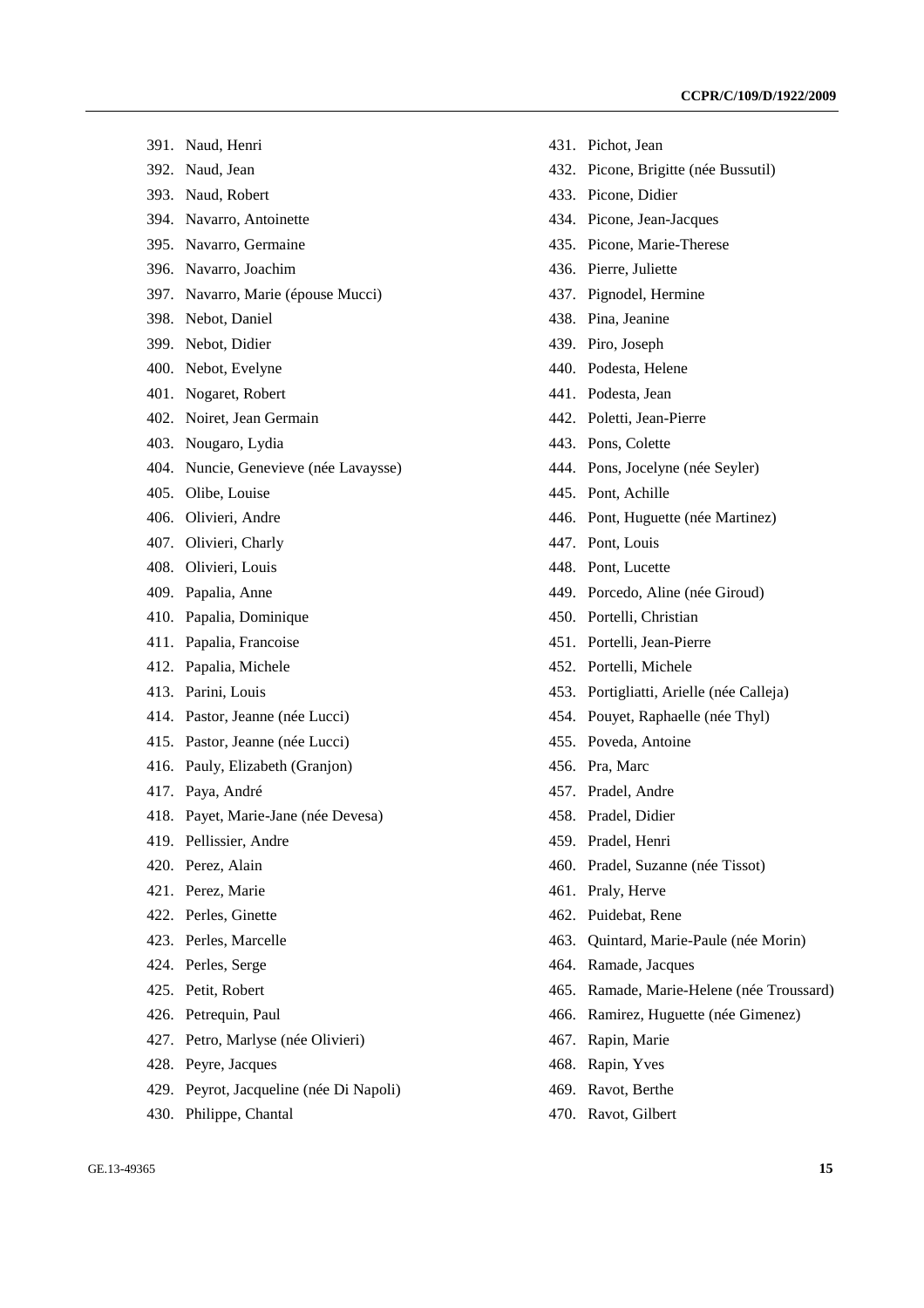- 471. Redon, Marius
- 472. Reinold, Eveline (née Font)
- 473. Rey, Roselys (née Reichert)
- 474. Ribas, Antoine
- 475. Ribas, Jose
- 476. Ribas, Maria
- 477. Ribas, Vincent
- 478. Rico, Zahrie
- 479. Rieu, Marcel
- 480. Riviere, Gisele (née Martinez)
- 481. Robert, Fernand
- 482. Romaggi, Georges
- 483. Romaggi, Paulette
- 484. Romera, Mathilde
- 485. Rongeat, Georges
- 486. Ros, Antoine
- 487. Ros, Suzel (née Troussard)
- 488. Rosemplatt, Marlene (épouse Haudricourt)
- 489. Rosenzweig, Guy
- 490. Rosenzweig, Jeannine
- 491. Roucoules, Guy
- 492. Roucoules, Josette
- 493. Roucoules, Maurice
- 494. Roucoules, Paul
- 495. Roucoules, Renée
- 496. Roux, Marie-Ange (née Valenti)
- 497. Roux, Rene
- 498. Rullier, Marie-Madeleine (née Wasmer)
- 499. Saiman, Alain
- 500. Saiman, Bernard
- 501. Saiman, Divine
- 502. Saiman, Janine (née Lellouche)
- 503. Sajous, Francine (née Male)
- 504. Sala, Jacqueline
- 505. Sala, Jean Claude
- 506. Sala, Renee (née Cazaux)
- 507. Salas, Pierre Louis
- 508. Sallan, Maryse
- 509. Salvat, Jean Pierre
- 510. Salvat, Joseph
- 511. Samtmann, Armand
- 512. Sanchez, Roger
- 513. Sancho, Laure (née Bernabeu)
- 514. Santana, Michel
- 515. Sanz, Henriette
- 516. Saves, Simone (née Jaubert)
- 517. Schreyeck, Huguette
- 518. Schwal, Jean-Michel
- 519. Schwal, Michèle (née Pierre)
- 520. Schwal, Stephane
- 521. Scotti, Jean-Claude
- 522. Scotto, Jean-Pierre
- 523. Segui, Jean-Luc
- 524. Segui, Martine
- 525. Segui, Paule
- 526. Segui, Paule (née Bosch)
- 527. Selles, Angele
- 528. Sempere, Marcel
- 529. Sempol, Emile
- 530. Sepet, Nicole
- 531. Serres, Helene
- 532. Severac, Louis
- 533. Seyler, Jean-Paul
- 534. Socias, Sebastien
- 535. Soler, Antoinette
- 536. Soler, Danielle (née Saramite)
- 537. Soler, Philippe
- 538. Soulier, Robert
- 539. Streit, Albert
- 540. Such, Odile
- 541. Such, Patrick
- 542. Tari, Emmanuelle (née Vidal Aveillan)
- 543. Tenza, Joseph
- 544. Teppet, Danielle
- 545. Teppet, Guy
- 546. Teppet, Marie-Jeanne (née Dross)
- 547. Thiebeaud, Jean-Paul
- 548. Tochon, Claude
- 549. Torra, Suzanne